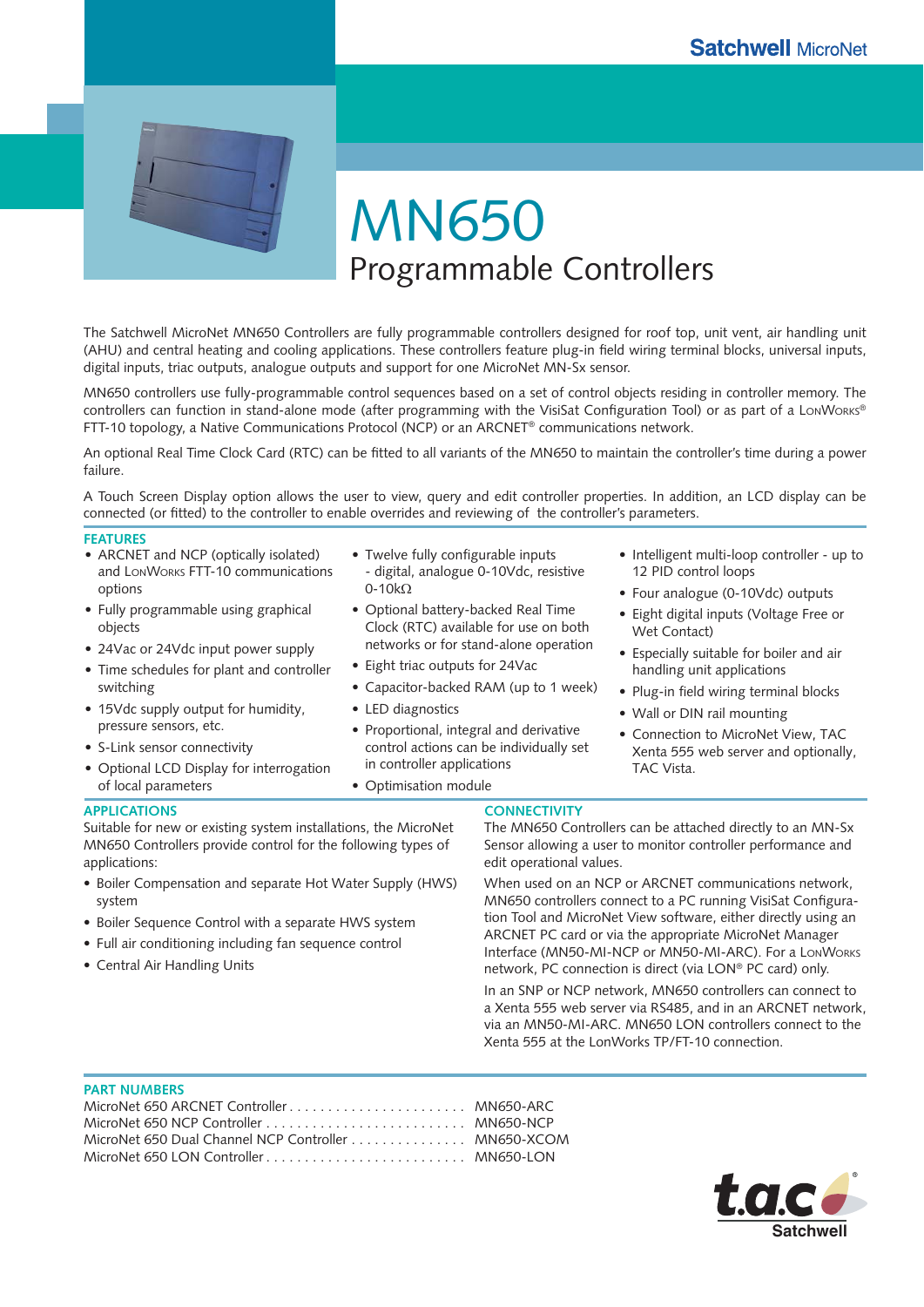# **TECHNICAL DATA**

| Max. power consumption 13VA @ 24Vac, 6W @ 24Vdc |                                        |
|-------------------------------------------------|----------------------------------------|
|                                                 |                                        |
| <b>Ambient Temperature</b>                      |                                        |
|                                                 |                                        |
|                                                 |                                        |
|                                                 |                                        |
| Humidity                                        | operating temperature is 0°C to 40°C). |
|                                                 |                                        |
| Mechanical                                      |                                        |
| Enclosure Moulded ABS plastic case              |                                        |
|                                                 |                                        |
|                                                 |                                        |
| Dimensions & Weight see Fig. 3                  |                                        |
|                                                 |                                        |
|                                                 |                                        |
| Real Time Clock Module (optional)               |                                        |
|                                                 |                                        |
|                                                 |                                        |
| Communications                                  |                                        |
|                                                 |                                        |
|                                                 |                                        |
|                                                 |                                        |
| <b>Agency Compliances</b>                       |                                        |
|                                                 |                                        |
|                                                 |                                        |
| EN 61326 (Immunity)                             |                                        |
|                                                 |                                        |
|                                                 |                                        |

## **Power Failure Reserve**

Controller EEPROM preserves memory for 10 years under normal conditions of use. RAM contents will be preserved for up to one week in the event of a mains power failure, by a back-up capacitor. The software clock will stop during a power failure. If the controller has an RTC card, then the time will be maintained.

# **INPUTS AND OUTPUTS**

| I/O Point Type               | <b>Description</b>                                                                                                                                                                                                                                                                                                                                                              | Quantity |  |
|------------------------------|---------------------------------------------------------------------------------------------------------------------------------------------------------------------------------------------------------------------------------------------------------------------------------------------------------------------------------------------------------------------------------|----------|--|
| Universal Input (UI)         | Each separately jumper configurable for either resistive (0-10K $\Omega$ , 0 - 10Vdc or digital use).                                                                                                                                                                                                                                                                           | 12       |  |
| Digital Input (DI)           | Volt Free Contact (VFC) or wet contact (24Vac or 24Vdc)                                                                                                                                                                                                                                                                                                                         | 8        |  |
| Analogue Output (AO)         | 0 - 10Vdc (at 1mA) for analogue actuator or transducer control (10K $\Omega$ minimum input load).                                                                                                                                                                                                                                                                               | 4        |  |
| Digital (Triac) Outputs (DO) | Type 1Y, for switching 24Vac. Current Ratings: 18VA at 24Vac.                                                                                                                                                                                                                                                                                                                   | 8        |  |
| Sensor Link                  | Sensor Link for MicroNet S-Link sensor. Input comprises: Space Temperature (0°C to 50°C);<br>Adjustable Setpoints (4.4°C to 35°C); Operational Mode (Heat/Cool/Auto/Off); Fan (On/<br>Speed (Low/Medium/High)/Auto); Override Pushbutton (standalone occupancy control or re-<br>mote status monitoring of local status condition). These features are programmable in VisiSat. |          |  |
| 15Vdc Output                 | 15Vdc (25mA) supply output for humidity and pressure sensors etc.                                                                                                                                                                                                                                                                                                               |          |  |

## **ACCESSORIES**

|                           | PCI20-485 or PCI20U-485 PCI card* to connect PC to ARCNET network. Type depends on PC's motherboard.<br>PCM20H-485 PCMCIA card* to connect Laptop to ARCNET network.<br>*PCI and PCMCIA cards available from Contemporary Controls (www.ccontrols.com). |
|---------------------------|---------------------------------------------------------------------------------------------------------------------------------------------------------------------------------------------------------------------------------------------------------|
|                           | Echelon® ECH 74501 PCLTA21/FT-10 PCI card to connect Desktop PC to LonWorks FTT-10 network                                                                                                                                                              |
|                           | Echelon® ECH 73200 PCC-10 TP/FT-10 card to connect Laptop PC to LonWorks FTT-10 network                                                                                                                                                                 |
|                           | LON-TERM1 Single LON Terminator for Free Topologies                                                                                                                                                                                                     |
|                           | LON-TERM2 Double LON Terminator for Bus Topologies (two required)                                                                                                                                                                                       |
|                           |                                                                                                                                                                                                                                                         |
|                           | MN50-LCD/MN50-LCDP MicroNet LCD Displays (wall/panel mounting)                                                                                                                                                                                          |
|                           | MN50-TS-100/MN50-TSP-100 MicroNet Touch NCP Screen Displays (wall/panel mounting)                                                                                                                                                                       |
|                           |                                                                                                                                                                                                                                                         |
|                           | MN50-MI-ARC/NCP. MicroNet Manager Interface for ARCNET/NCP networks                                                                                                                                                                                     |
| MN50-MI-RTR ARCNET Router |                                                                                                                                                                                                                                                         |
|                           |                                                                                                                                                                                                                                                         |
|                           |                                                                                                                                                                                                                                                         |
|                           | MN-VSCORE. VisiSat Configuration Tool (requires Visio 2003 software), core software (NCP & ARCNET).                                                                                                                                                     |
|                           |                                                                                                                                                                                                                                                         |
|                           |                                                                                                                                                                                                                                                         |
|                           |                                                                                                                                                                                                                                                         |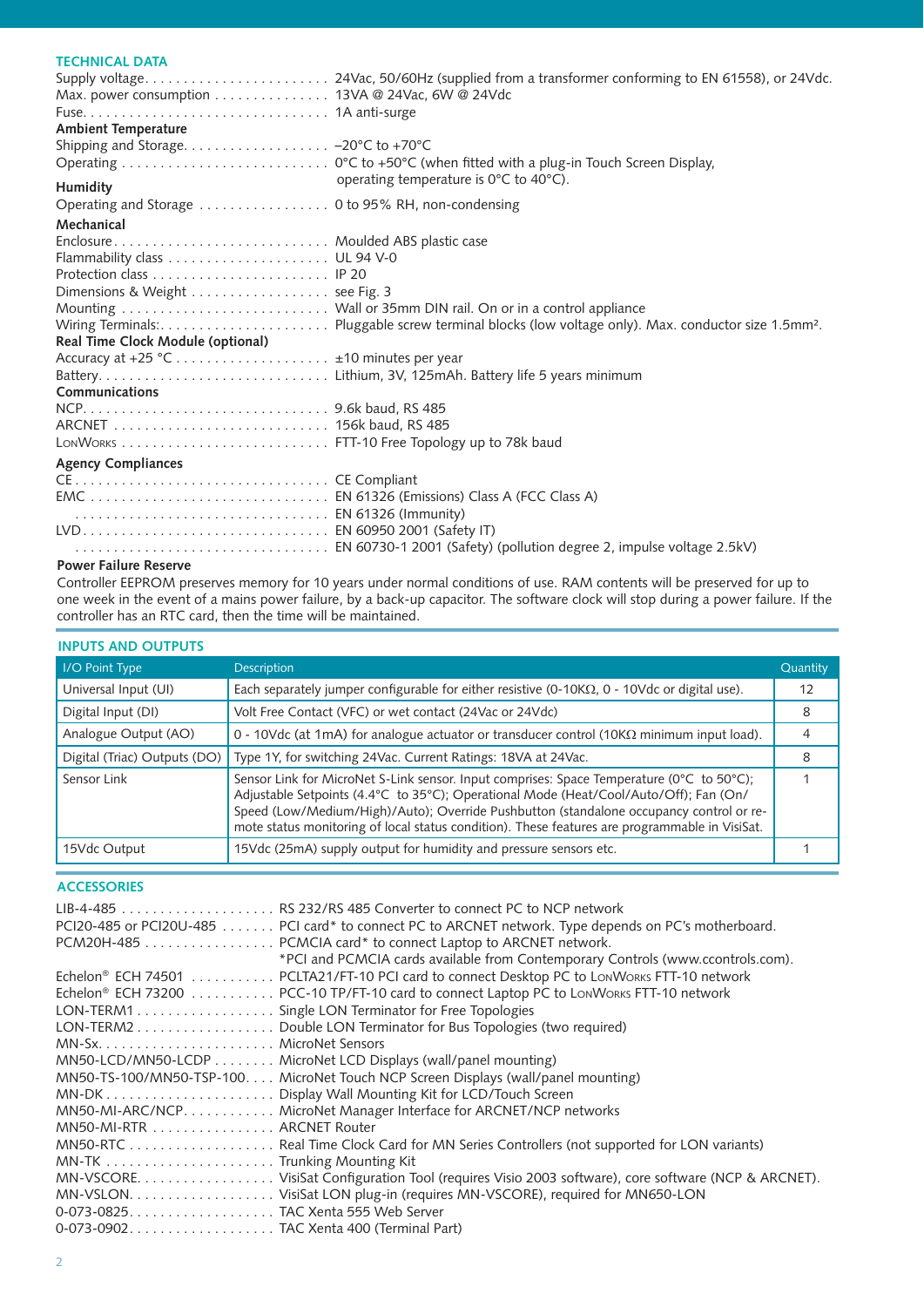## **TYPICAL SYSTEM DIAGRAM MICRONET MN650 CONTROLLER**



# **COMMUNICATIONS**

#### **ARCNET**

If an open communications standard is not necessary, but peer-to-peer communications is required, the highperformance ARCNET network option may be implemented. This network is created by using ARCNET controllers (e.g. MN650-ARC) and a MicroNet Manager Interface (MN50-MI-ARC).

An ARCNET communications network has a communications speed of 156k baud and can host up to 95 devices per sub-LAN (and up to 31 sub-LANs using ARCNET Routers).

ARCNET controllers communicate with each other in a peer-to-peer mode and connect to the MicroNet View software via an MN50-MI-ARC only and with the VisiSat Configuration Tool software via an MN50-MI-ARC or an ARCNET PC card.

An optional MicroNet Touch Screen Display can be mounted on a selfcontained panel and connected to the MN650-ARC variant.

An optional LCD Display, when mounted remotely, can be connected to an MN650-ARC controller operating in stand-alone mode. In addition, the LCD can be connected to an MN650-ARC variant in an ARCNET network.

The LCD can be also be mounted directly on an MN650-ARC controller in standalone mode (using a ribbon cable).

**NCP (Native Communications Protocol)** In cases where an open communications standard is not required, an NCP network can be used.

An NCP network has a communications speed of 9.6k baud and can host up to 20 sub-networks with 63 devices each communicating in a polled-response mode.

Controllers on an NCP network (e.g. MN650-NCP) connect to MicroNet View and the VisiSat Configuration Tool via a direct connection to the PC using an RS 232/RS 485 Converter. Alternatively, connection can be via a MicroNet Manager Interface (MN50-MI-NCP).

An optional MicroNet Touch Screen Display can be mounted directly on the controller or on a self-contained panel.

An optional LCD Display, when mounted remotely, can be connected to an MN650-NCP controller operating in stand-alone mode. In addition, the LCD can be connected to an MN650-XCOM variant in an NCP network.

The LCD can be also be mounted directly on any MN650-NCP controller in standalone mode (using a ribbon cable).

#### **LONWORKS**

A LONWORKS FTT-10 Free Topology communications network has a communications speed of up to 78k baud and can host up to 63 devices per segment (this can be increased to 128 using a repeater). See www.echelon. com/support for network design and wiring requirements.

LONWORKS network controllers (e.g. MN650-LON) communicate with with each other in a peer-to-peer fashion and connect to MicroNet View and

the VisiSat Configuration Tool via the standard LON FTT-10 cards.

MicroNet View provides alarm management and dynamic trend logging. Applications can be prepared and downloaded to MicroNet controllers from the VisiSat Configuration Tool.

### **S-Link Sensor**

A Sensor Link (S-Link) (two-wire, unscreened, communications wiring) provides a power and communication interface to an MicroNet (MN-Sx) series sensor. From some MN-Sx models, the user can view and adjust application parameters. A maximum of 61m is allowed between the MN650 controller and the MicroNet Sensor.

### **DOCUMENTATION**

- MN650 Wiring & Commissioning - DS 10.154A
- MN650 Installation Instructions
- MLI 10.154
- MicroNet Manager Interface •
- DS 10.217
- MicroNet MN-Sx Sensors DS 10.000
- MicroNet Touch Screen DS 10.050
- MicroNet LCD Display DS 10.060
- MicroNet View DS 10.201
- VisiSat Configuration Tool DS 10.202
- VisiSat Engineering Guide
- MicroNet System Overview
- MicroNet System Engineering Guide
- TAC Xenta 555 03-00044-01-en. •